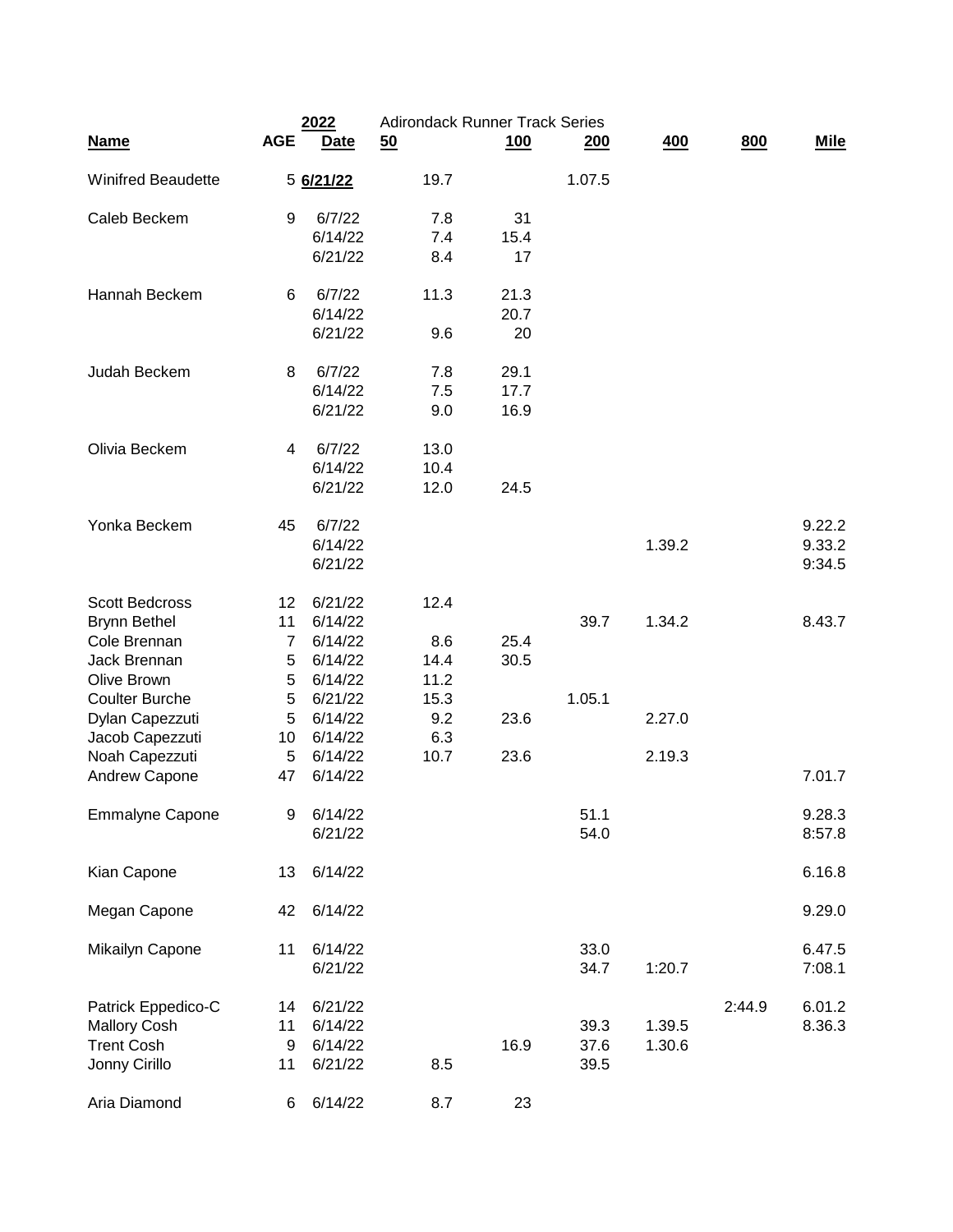|                           |                | 6/21/22            | 10.3        | 21           |      |        |        |
|---------------------------|----------------|--------------------|-------------|--------------|------|--------|--------|
| Jesse Diamond             | 9              | 6/14/22            | 7.9         | 20.5         | 41.4 | 1.40.1 |        |
|                           |                | 6/21/22            | 9.7         | 20.1         | 42.0 | 1:39.5 |        |
| Chris DiPlacido           | 14             | 6/14/22            |             |              |      |        | 6.01.4 |
| Alex DiPlacido            | 11             | 6/14/22            |             |              |      | 1.21.3 |        |
| Noah Frank                | 3              | 6/21/22            | 15.5        |              |      |        |        |
| Kamden Foster             | 6              | 6/21/22            | 9.9         | 20.7         | 46.9 | 1:56.1 |        |
| Lila Gaetano              | 5              | 6/14/22            | 12.6        |              |      |        |        |
| Ava Gaetano               | 6              | 6/14/22            | 23.4        |              |      |        |        |
| Joel Gaetano              | $\overline{7}$ | 6/14/22            |             | 21.2         |      | 1.48.7 |        |
| Luke Gaulin               | 8              | 6/14/22            | 8.4         | 22           |      |        | 9.34.1 |
| Olivia Gaulin             | 6              | 6/14/22            | 8.8         | 24.4         |      |        |        |
| Colin Gullburg            | 6              | 6/14/22            | 8.4         | 19.1         |      |        |        |
| <b>Brooke Gullburg</b>    | 8              | 6/14/22            | 7.3         | 20.3         |      |        |        |
| Ben Harrington            | 34             | 6/7/22             |             |              |      |        | 8.57.9 |
| <b>Bridget Herrington</b> | 4              | 6/14/22            |             | 28.4         |      |        |        |
| Charlotte Herringto       | 7              | 6/14/22            | 8.9         | 22           |      |        |        |
| Hailey Harrington         | 6              | 6/7/22             | 13.7        | 32           |      |        |        |
| Jackson Howk              | $\overline{7}$ | 6/7/22             | 11.7        | 17.3         |      |        |        |
| Jennie Howk               | 41             | 6/7/22             |             |              |      |        | 8.41.7 |
| <b>Holby Jones</b>        |                | 6/14/22            |             |              |      |        | 8.12.3 |
| Ava Kissane               | 6              | 6/14/22            | 9.3         | 19.7         |      |        |        |
| Eli Loucks                | 5              | 6/14/22            | 12.6        |              |      |        |        |
| <b>Blaire Loveland</b>    | 5              | 6/14/22            | 10.4        | 28           |      |        |        |
| Lydia Loveland            | $\overline{7}$ | 6/14/22            | 8.0         | 23           |      |        |        |
| Carter Mengo              | 9              | 6/14/22            | 6.7         | 15.2         |      |        |        |
| <b>Tyler Mengo</b>        | 10             | 6/14/22            | 6.1         | 16.4         |      |        |        |
| Liam May                  | 11             | 6/14/22            | 6.6         | 15.6         |      |        |        |
| Ryan May                  | 9              | 6/14/22            | 6.5         | 17.4         |      |        | 8.12.4 |
| Lauren McDonald           | 10             | 6/14/22            | 7.5         | 18           | 38.8 |        |        |
|                           |                |                    |             |              |      |        |        |
| Dani Miller               | 6              | 6/14/22<br>6/21/22 | 8.0<br>10.5 | 21.6<br>21.9 |      |        |        |
|                           |                |                    |             |              |      |        |        |
| <b>Dominic Miller</b>     | 11             | 6/14/22            | 6.7         | 17.5         |      |        |        |
| Novella Moore             | 4              | 6/7/22             | 13.3        | 45.5         |      |        |        |
|                           |                | 6/14/22            | 16.1        | 28           |      |        |        |
|                           |                | 6/21/22            | 14.4        | 34           |      |        |        |
| Ella Morrill              | 12             | 6/14/22            | 6.4         | 15.6         | 36.9 |        |        |
|                           |                | 6/21/22            | 8.5         | 15.5         |      |        |        |
| Kian Murphy               | 13             | 6/21/22            | 9.0         | 17.2         |      |        |        |
|                           |                |                    |             |              |      |        |        |
| J J Olden                 | 6              | 6/14/22            | 8.8         | 21.8         |      | 2.58.8 |        |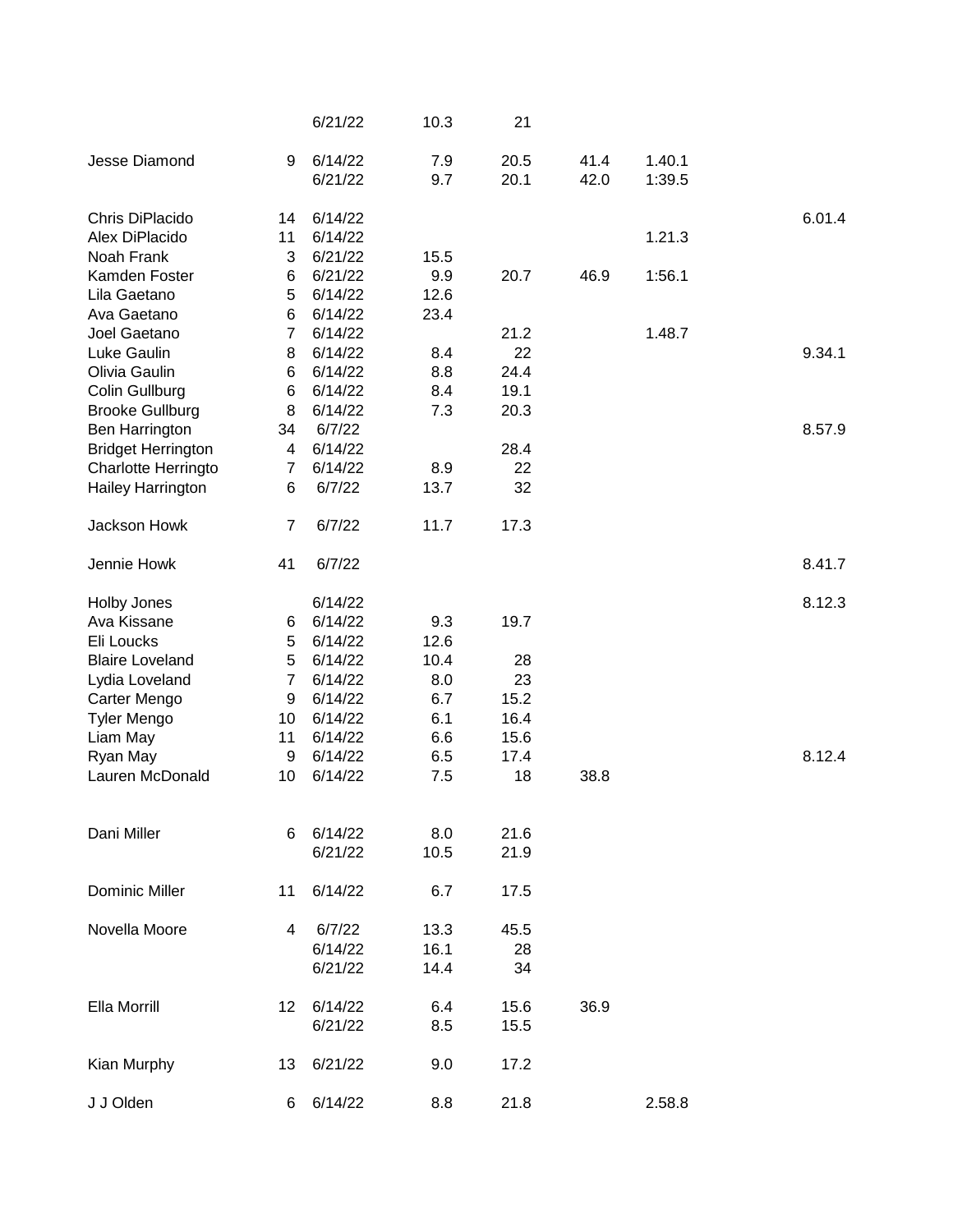|                                                                                                                                                        |                                        | 6/21/22                                                                              | 10.7                                            | 21.4                               |                  |                            |                  |                            |
|--------------------------------------------------------------------------------------------------------------------------------------------------------|----------------------------------------|--------------------------------------------------------------------------------------|-------------------------------------------------|------------------------------------|------------------|----------------------------|------------------|----------------------------|
| <b>Tarah Olden</b>                                                                                                                                     | 11                                     | 6/14/22                                                                              | 7.0                                             | 15.7                               |                  |                            |                  |                            |
| Ti Olden                                                                                                                                               | 14                                     | 6/14/22<br>6/21/22                                                                   |                                                 |                                    |                  | 1.27.3                     | 4.07.6<br>3.21.4 |                            |
| Shamus Olden                                                                                                                                           | 15                                     | 6/14/22<br>6/21/22                                                                   |                                                 |                                    |                  |                            | 3.41.1<br>3:43.3 | 7:36.4                     |
| Andrew Orta<br>Alex Peck<br><b>Cameron Peck</b><br>Jill Pederson<br>Lee Pelton                                                                         | 6<br>5<br>10<br>71<br>$6\phantom{1}6$  | 6/14/22<br>6/14/22<br>6/14/22<br>6/7/22<br>6/14/22                                   | 22.2<br>7.8<br>8.2                              | 19.7<br>21.5                       | 33.0             | 1.52.1<br>1.23.2<br>2.28.9 |                  | 9.46.9                     |
| Lukka Podell                                                                                                                                           | 6                                      | 6/14/22                                                                              | 15.4                                            | 21.4                               | 43.0             | 1:37.1                     |                  |                            |
|                                                                                                                                                        |                                        | 6/21/22                                                                              | 10.8                                            | 19                                 | 43.3             | 1:37.3                     |                  |                            |
| Millie Podell                                                                                                                                          | 4                                      | 6/14/22<br>6/21/22                                                                   | 11.0<br>14.2                                    | 26.5<br>25.3                       | 1.05.1<br>1.06.2 |                            |                  |                            |
| <b>Tim Portuese</b><br>Alex Portuese<br><b>Andrew Portuese</b><br><b>Marcus Portuese</b><br>Kaeson Pratt<br>Kali Pratt<br>Danny Ramsey<br>Kylie Ramsey | 13<br>1<br>11<br>9<br>6<br>9<br>6<br>9 | 6/14/22<br>6/14/22<br>6/14/22<br>6/14/22<br>6/21/22<br>6/21/22<br>6/21/22<br>6/21/22 | 32.2<br>6.1<br>6.7<br>14.2<br>11.<br>9.9<br>9.7 | 16.3<br>17.2<br>20.6<br>19.3<br>18 | 50.0<br>44.3     | 1:56.0<br>1:43.8           |                  | 7.48.6                     |
| Jasper Robertson<br>Miles Robertson                                                                                                                    | 6<br>9                                 | 6/14/22<br>6/14/22                                                                   | 7.4<br>6.6                                      | 18.7<br>16.6                       | 38.5             |                            |                  |                            |
| Mark Schachner                                                                                                                                         | 67                                     | 6/7/22<br>6/14/22<br>6/21/22                                                         |                                                 |                                    |                  |                            |                  | 8.14.7<br>7.48.7<br>7:57.4 |
| Beny Scialabba<br>George Scialabba<br>Abby Snell                                                                                                       | 3<br>5<br>40                           | 6/14/22<br>6/14/22<br>6/7/22                                                         | 10.6<br>8.4                                     | 35<br>21.1                         |                  | 2.06.9                     |                  |                            |
| <b>Andrew Snell</b>                                                                                                                                    | 48                                     | 6/7/22<br>6/21/22                                                                    |                                                 |                                    |                  |                            |                  | 7.13.9<br>6:37.8           |
| <b>Daniel Snell</b>                                                                                                                                    | 5                                      | 6/7/22<br>6/14/22<br>6/21/22                                                         | 10.4                                            | 21.1<br>21<br>21.7                 |                  | 2.06.9<br>2.12.1           |                  |                            |
| Lydia Snell                                                                                                                                            | $\overline{2}$                         | 6/7/22<br>6/14/22<br>6/21/22                                                         | 26.3<br>19.0<br>31.3                            |                                    |                  |                            |                  |                            |